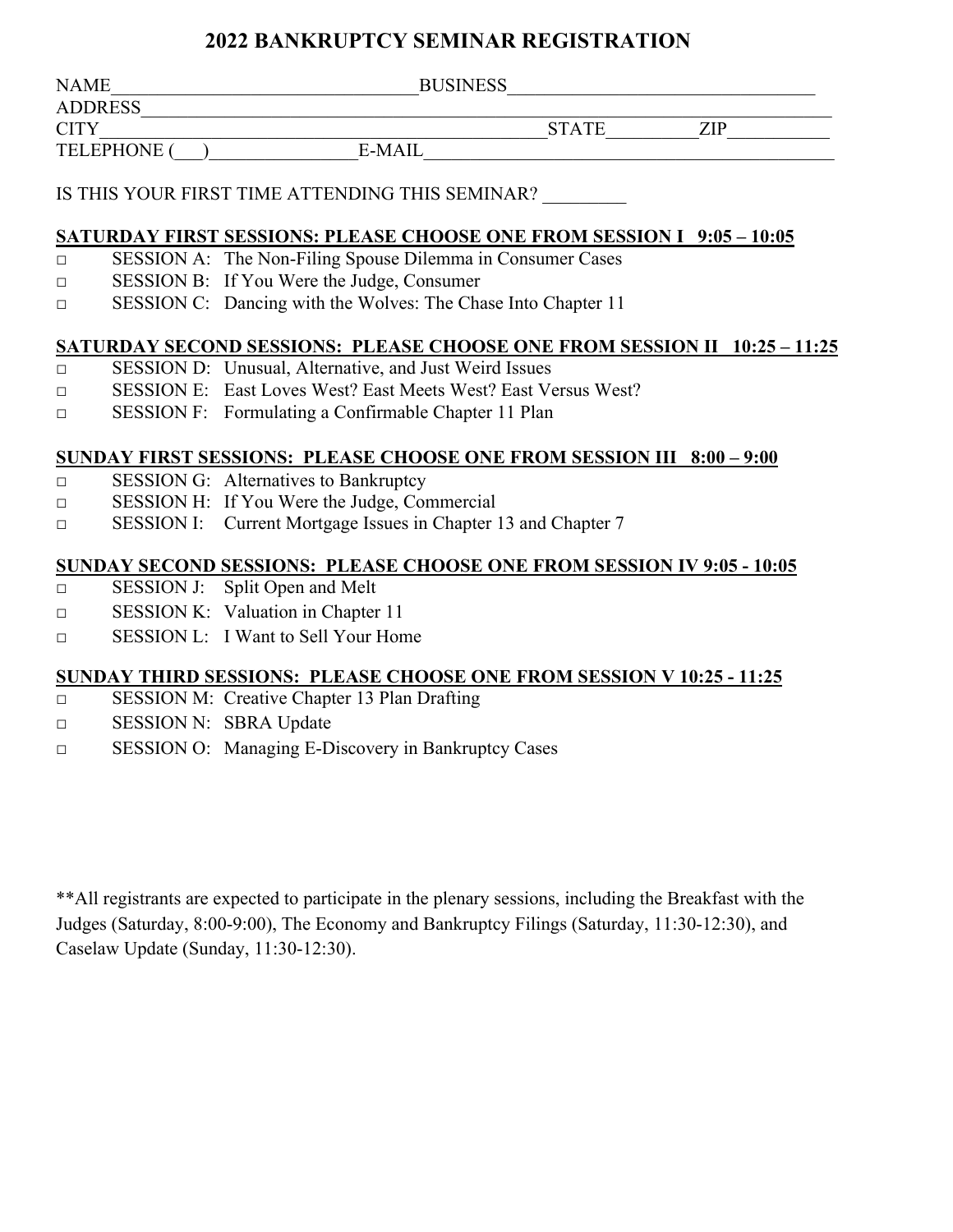# **3rd ANNUAL TRIAL ADVOCACY SKILLS WORKSHOP REGISTRATION INFORMATION**

The Trial Advocacy Skills Workshop is a full-day workshop offered as part of the FBA Summer Bankruptcy Seminar. This year the Workshop will be on Friday, July 29, 2022, from 8:00 am – 5:00 pm, at Mission Point. **The Workshop is specifically designed for bankruptcy practitioners to build trial skills and confidence.** Faculty includes seven sitting judges from the United States District Court for the Western District of Michigan and the Michigan Court of Appeals.

Please note that in order to receive the maximum benefit of this workshop, some advanced preparation is required. By registering for this workshop, you agree to do the advanced preparation. As part of the workshop, you will conduct both the direct and cross examinations of a debtor and a real estate appraiser.

Lunch is provided and the Workshop ends in time for the cocktail party that kicks off the seminar.

## **REGISTRATION IS LIMITED AND IS OFFERED IN THE ORDER REGISTRATION AND PAYMENT IS RECEIVED. COST IS \$175.00. REGISTRATION FORM IS ON THE FOLLOWING PAGE.**

You will receive an email confirming your registration for this workshop. If you have any questions, please contact Michelle Wilson at michelle wilson@miwb.uscourts.gov or 616-732-2751.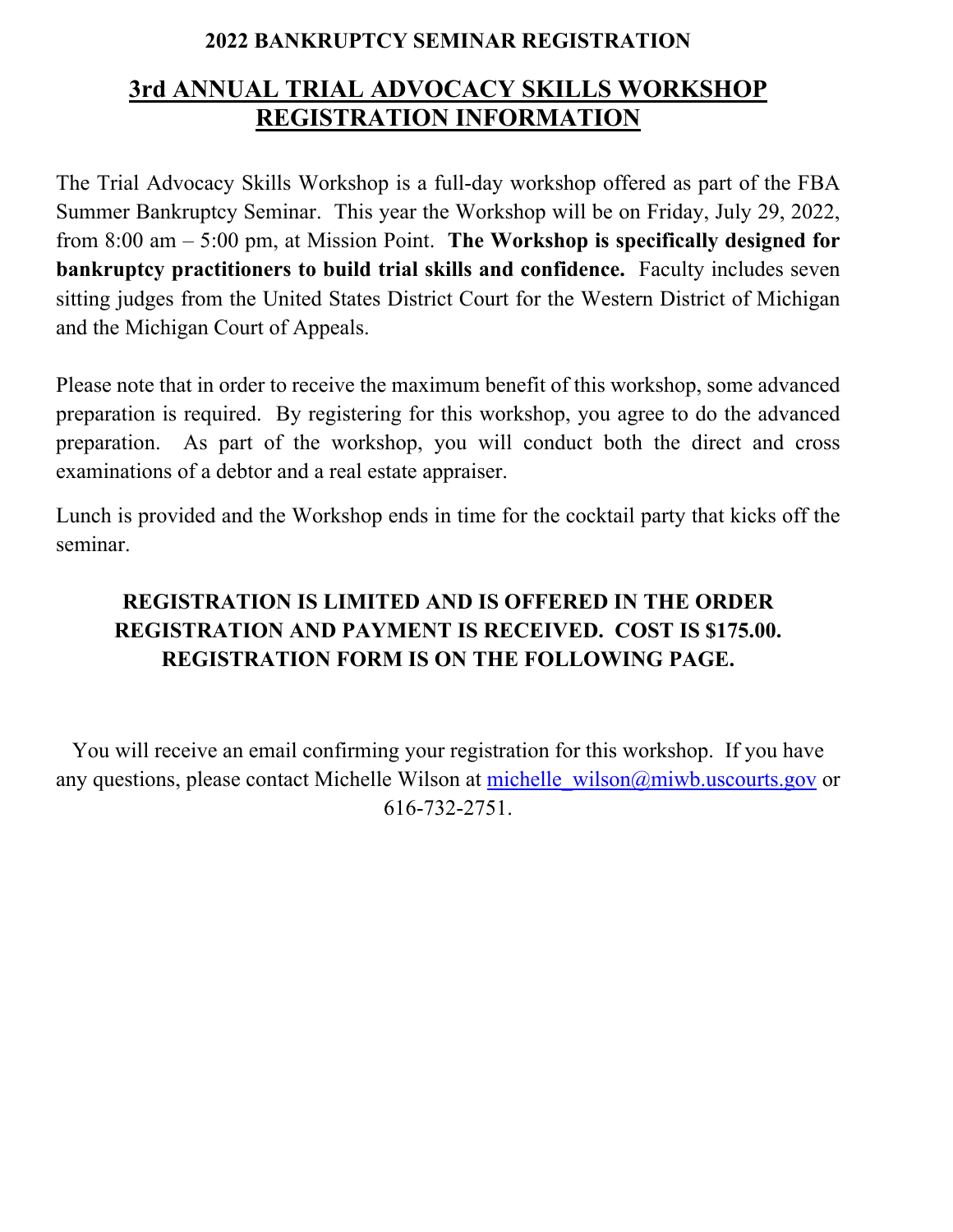# **3rd ANNUAL TRIAL ADVOCACY SKILLS WORKSHOP REGISTRATION**

YOU MUST COMPLETE THIS FORM TO REGISTER FOR THE TRIAL ADVOCACY SKILLS WORKSHOP. REGISTRATION IS LIMITED AND IS OFFERED IN THE ORDER REGISTRATION AND PAYMENT IS RECEIVED. COST IS \$175.00. You will receive an email confirming your registration. If you have any questions about this workshop, please contact Michelle Wilson at michelle wilson@miwb.uscourts.gov, or 616-732-2751.

NAME:

EMAIL:

PHONE:

Please provide some information about yourself:

How many cases have you tried to verdict (bench or jury trial)?

What percentage of your practice involves litigation (this includes trials and evidentiary hearings) or the potential for litigation?

SUBMIT THIS FORM WITH YOUR SEMINAR REGISTRATION. YOU MUST BE REGISTERED FOR THE SEMINAR TO PARTICIPATE IN THIS WORKSHOP.